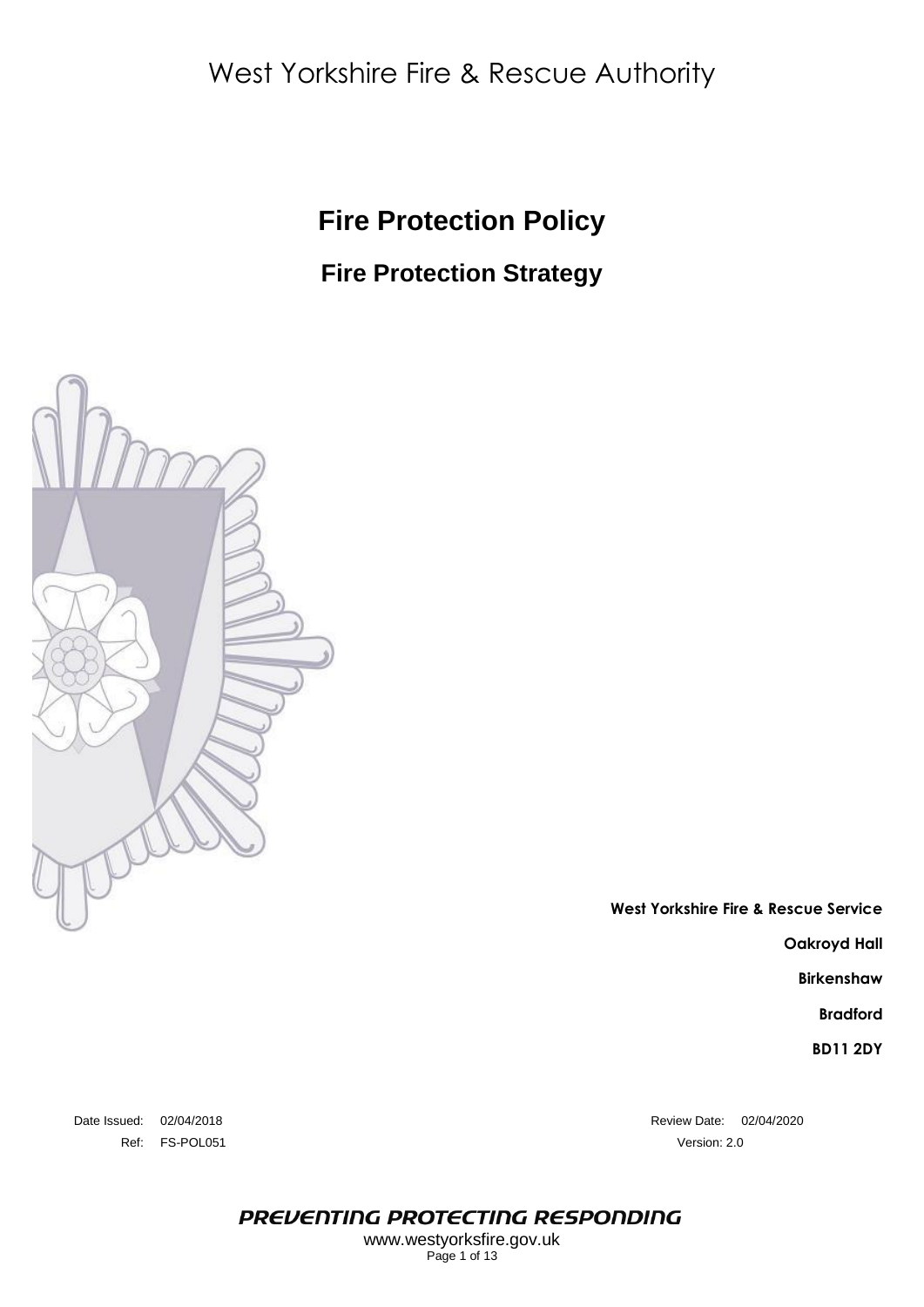| 1.  | <b>Strategy Introduction</b>                                  | $\overline{2}$ |
|-----|---------------------------------------------------------------|----------------|
| 2.  | Purpose and Scope of Strategy                                 | 2              |
| 3.  | <b>Strategic Responsibilities</b>                             | 2              |
| 4.  | <b>Strategy Review</b>                                        | 3              |
| 5.  | Introduction to Fire Protection Strategy                      | 3              |
| 6.  | <b>Fire Protection Structure</b>                              | $\overline{4}$ |
| 7.  | <b>Fire Protection Enforcement Strategy</b>                   | 5              |
| 8.  | <b>Fire Protection Business Strategy</b>                      | 6              |
| 9.  | <b>Operational Risk Visit Strategy</b>                        | 7              |
| 10. | Fire Protection Petroleum and Explosives Strategy             | 8              |
| 11. | <b>Fire Protection Licensing Strategy</b>                     | 9              |
| 12. | Fire Protection Consultation Arrangements and Joint Protocols | 9              |
| 13. | <b>Fire Protection Business Support Strategy</b>              | 10             |
| 14. | <b>Fire Protection Operations Liaison Strategy</b>            | 11             |
| 15. | <b>Fire Protection Training Strategy</b>                      | 12             |
| 16. | <b>Fire Protection Performance Monitoring</b>                 | 12             |
| 17. | <b>Fire Protection Personnel</b>                              | 13             |
| 18. | <b>Station Personnel</b>                                      | 13             |
| 19. | <b>Fire Protection Information Strategy</b>                   | 13             |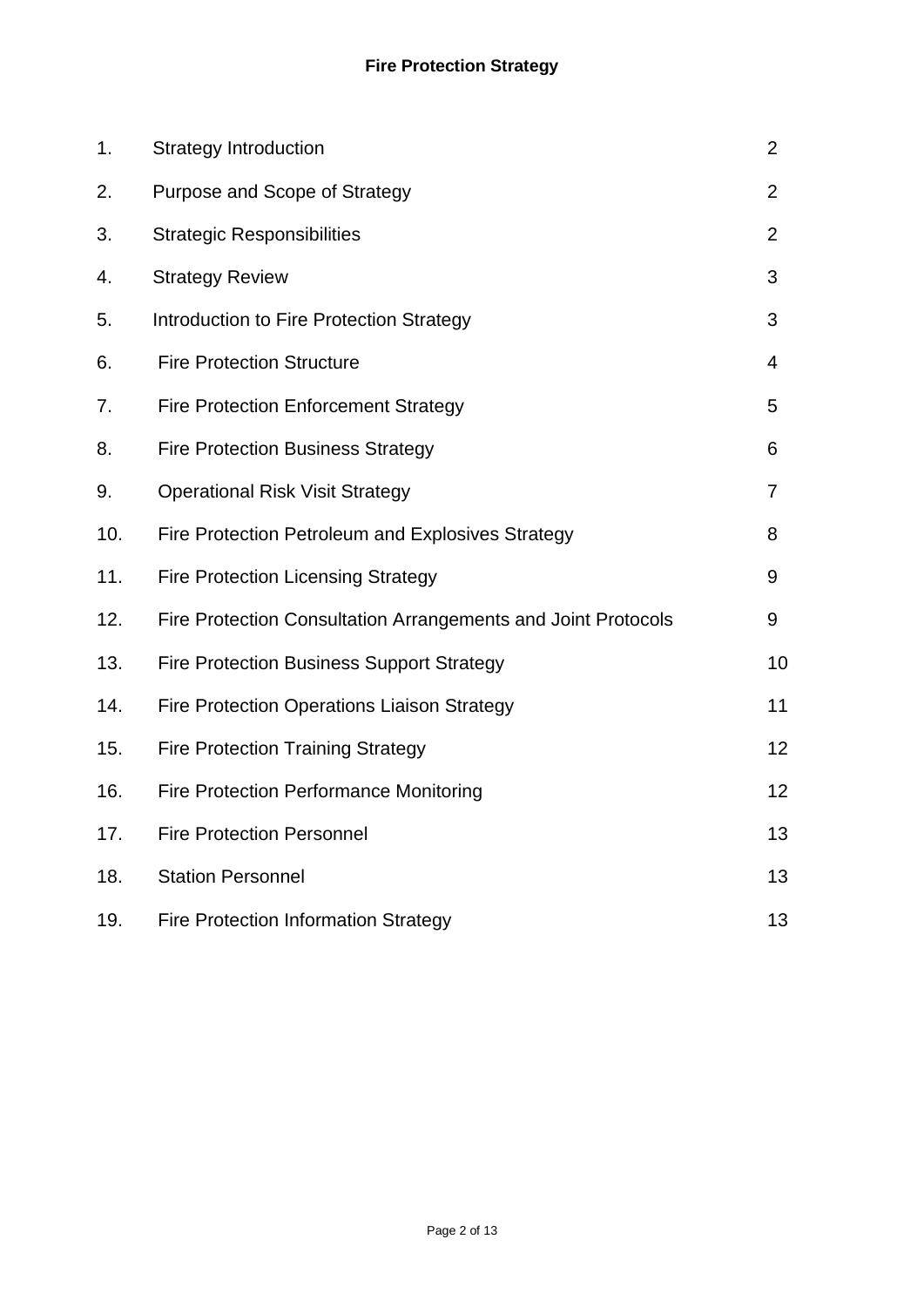## **1. Strategy Introduction**

The West Yorkshire Fire and Rescue Service's (WYFRS) Service Plan outlines the overall ambition of "Making West Yorkshire Safer", this strategy sets out the Protection measures that will enable us to work towards that ambition.

The strategy further supports the aim, to "provide an excellent fire and rescue service working in partnership to reduce death, injury, economic loss and contribute to community wellbeing."

The Service Plan documents four strategic priorities and the overriding goal of this document is to meet, in full, the specific Strategic Priority stated below, whilst supporting the other three:

#### *"Deliver a Proactive Fire Prevention and Protection Programme"*

A significant part of achieving the above priority is to develop a more integrated approach to Fire Safety and the work that is carried out by operational personnel.

In meeting this Priority we will ensure the authority's statutory fire protection duties are discharged efficiently and effectively in order to reduce the incidence of fire and the effects of fire should it occur.

## **2. Purpose and Scope of Strategy**

This strategy outlines how West Yorkshire Fire and Rescue Service will carry out its statutory duty to enforce compliance with fire safety law. The document is intended to be an internal document to provide direction within West Yorkshire Fire and Rescue Service.

The document articulates the context of the Community Risk Management Strategy and Service Delivery Framework to provide a holistic approach.

The strategy broadly aligns to the work streams of the Protection and Business Safety Committee of the National Fire Chiefs Council (NFCC).

This Protection Strategy outlines how West Yorkshire Fire and Rescue Service will support businesses and other employers to meet their legal requirements, enhance safety and subsequently support economic growth. The strategy is built around the legislative framework provided by the Regulatory Reform (Fire Safety Order), the Health and Safety at Work Act and the Fire and Rescue Services Act.

## **3. Strategic Responsibilities**

Responsibility for the delivery and monitoring of these strategies sit with the following post holders:

- The Director of Service Delivery is responsible for the delivery and review of this strategy
- The Senior Fire Protection Manager is responsible for the development and delivery of this strategy.
- The Fire Protection team is responsible for the development and delivery of all policies, procedures and protocols that support the Fire Protection Strategy.
- Fire Protection staff are responsible for the delivery of Fire Protection activities.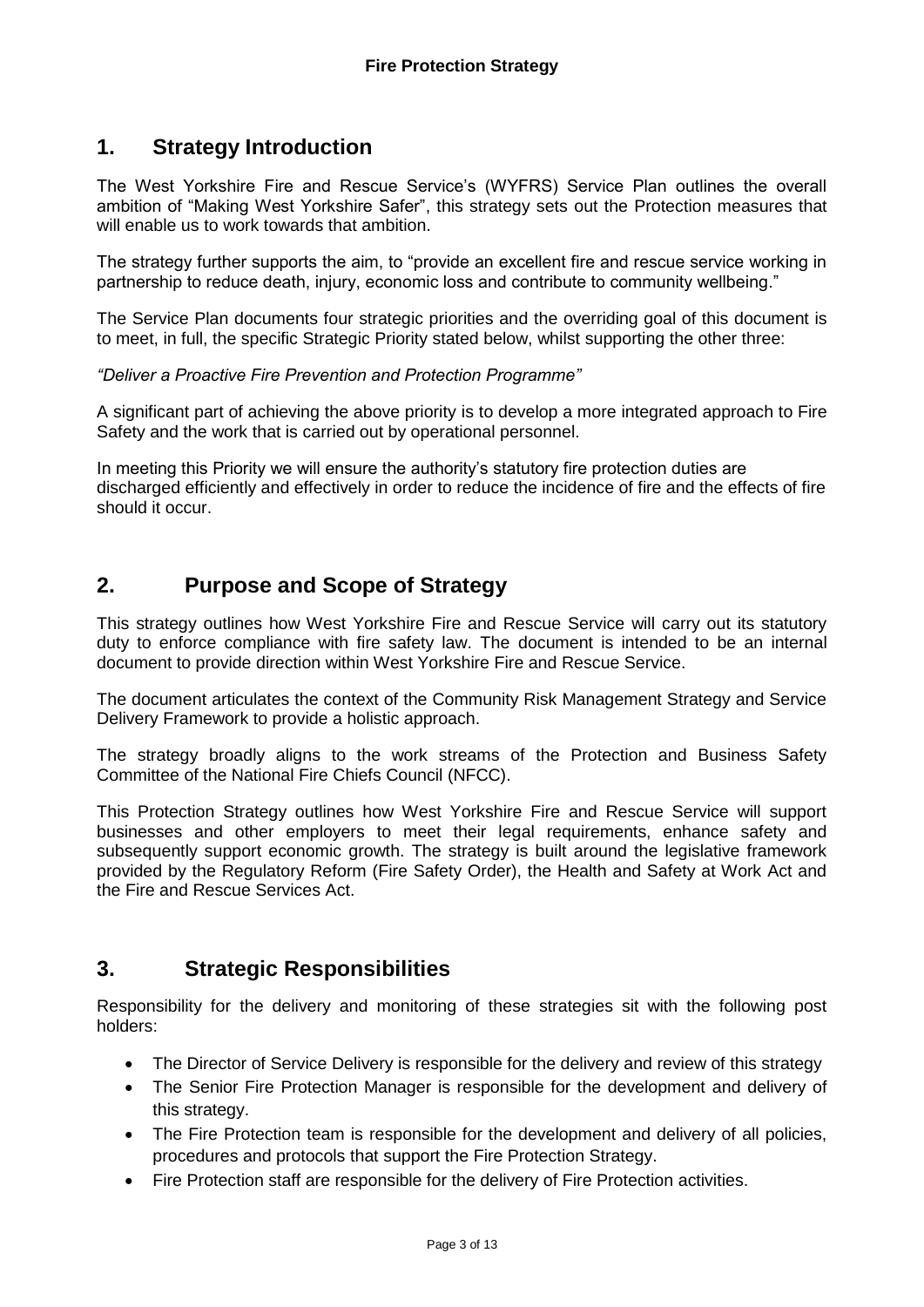## **4. Strategy Review**

Review of this strategy will occur every 2 years or on an ad hoc basis due to a fundamental change in the way that WYFRS operate in relation to Fire Protection. The purpose of the review will be to ensure that Fire Protection activities still support the Service Plan.

#### **5. Introduction to Fire Protection Strategy**

Our aim is to reduce the likelihood and impact of fire on the community, safeguarding firefighters, heritage and the environment, reducing the loss of life, injuries, commercial, economic and social costs. Our statutory duty to enforce fire safety law and promote fire safety is targeted towards premises where we believe or receive information to suggest there is poor non-compliance, this provides the community with value for money.

The primary focus of the Fire Protection Strategy is to support business such that all employers and places of community access meet their legal duties and maintain the safety of all those who may be present and in doing so assist the economic growth of West Yorkshire.

Fire Protection inspectors will carry out audits in premises where, based upon evidence, there is poor compliance with fire safety law. Where premises have previously demonstrated good compliance then we will not ordinarily continue to re-inspect the premises unless we receive further information to contradict this.

Our inspectors utilise the full range of national tools available to ensure the burden on businesses who generally comply is minimal, this includes full adoption of the CFOA/NFCC short audit process.

Operational personnel will engage in risk reduction work appropriate to their level of expertise and their role. All personnel will collect risk data about premises as part of their normal role. This data will enable us to target our prevention, protection and response functions in an effective, efficient and verifiable manner.

The following elements form the Fire Protection Strategy:

- Structure
- Enforcement
- **•** Business Audits
- Operational Risk Visits
- Petroleum and Explosives
- Licensing
- Consultation
- Business Support
- Operations Liaison
- **•** Fire Protection Audits
- Training
- Performance Monitoring
- Fire Protection Information
- Fire Investigation
- This Authority has agreed a Constitution which sets out how it operates, how decisions are made and the procedures which are followed to ensure that these are efficient, transparent and accountable to local citizens.

The Officers Delegation Scheme stipulates the terms and limitations upon which the Authority has empowered "authorised officers" namely the Chief Executive Officer / Chief Fire Officer, the Corporate Directors (Directors of Strategic Development, Service Delivery, Service Support and Corporate Resources) and the Chief Finance Officer to act on behalf of the Authority and to exercise delegated powers on behalf of the Authority pursuant to the statutory scheme set out in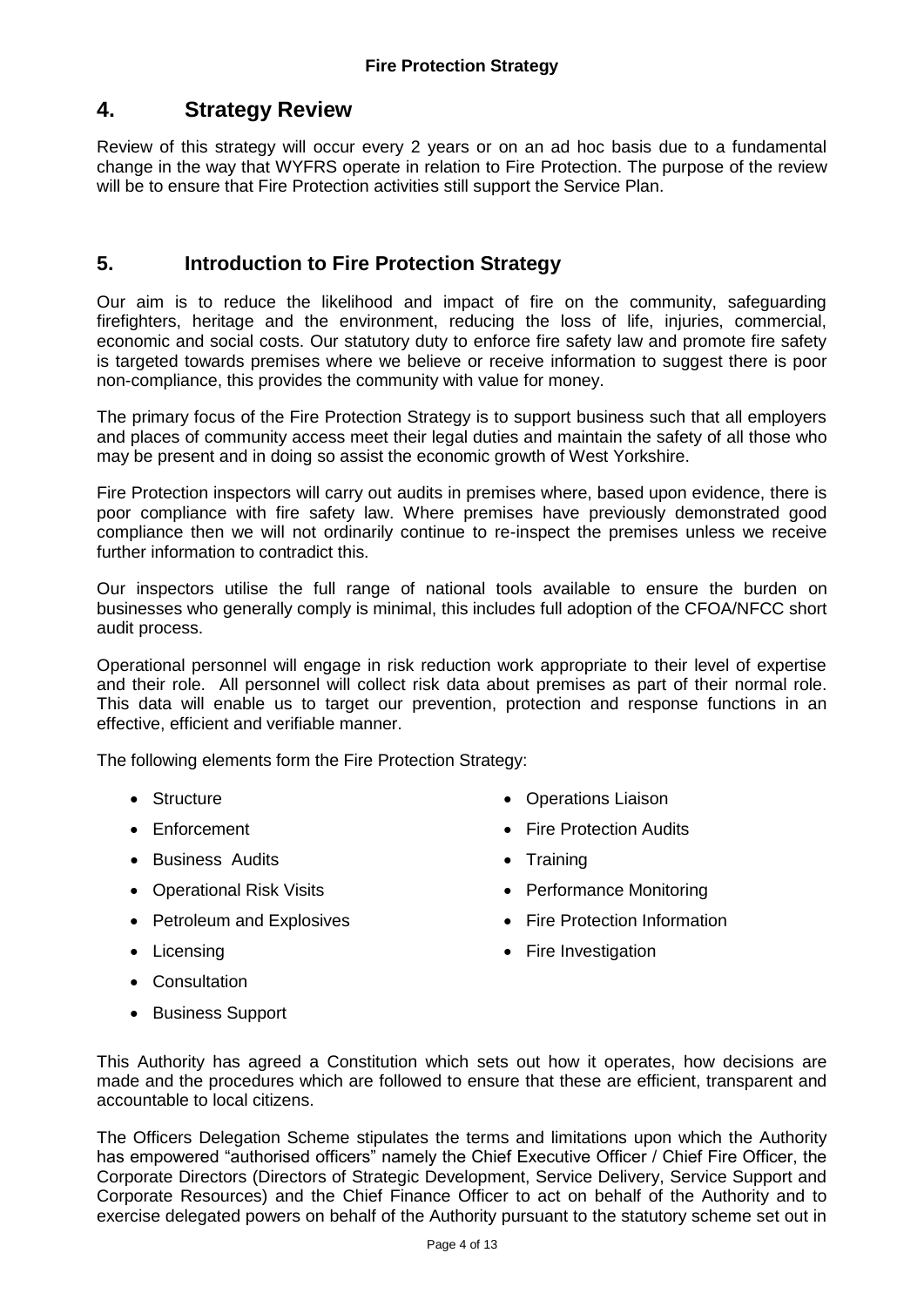the Local Government act 1972 and to all other enabling legislation including statutory instruments regulations and orders.

The Director of Corporate Resources is responsible for monitoring and reviewing the Constitution.

The Authority's Fire Protection responsibilities are detailed in a document entitled 'Discharge of Duties and Powers Policy'. If acting responsibly and in good faith the Authority makes a decision, which has unfortunate or even disastrous consequences upon members of the public, it incurs no legal liability in damages, even if a Judge is of the opinion that the decision was wrong. The decision was for them (the Authority), not for him (the Judge).

It follows that in order to satisfy a Court of Law the Authority must use its discretionary powers responsibly. As a result, there are clear guidelines laid down for inspecting officers to follow and it will not be left to individual officers of any rank or grade to make policy, or indeed, to substitute custom and practice for policy.

It is clear that in order to be able to prove that policy decisions were followed, and the Authority used its discretionary powers responsibly, policy statements are available which state in some detail the relevant legislation under which inspections are carried out, the duties of the Authority and the manner in which those duties are performed. This is the prime purpose of the document 'Discharge of Duties and Powers Policy'. It is the responsibility of the Area Manager (Fire Safety) to keep this document under review. This document should be read in conjunction with the Enforcement Policy and the policy and procedures for the appointment and authorisation of fire protection inspectors.

### **6. Fire Protection Structure**

The Fire Protection department is led by the Senior Fire Protection Manager and is separated into three distinct functions as detailed in the organisational chart below:

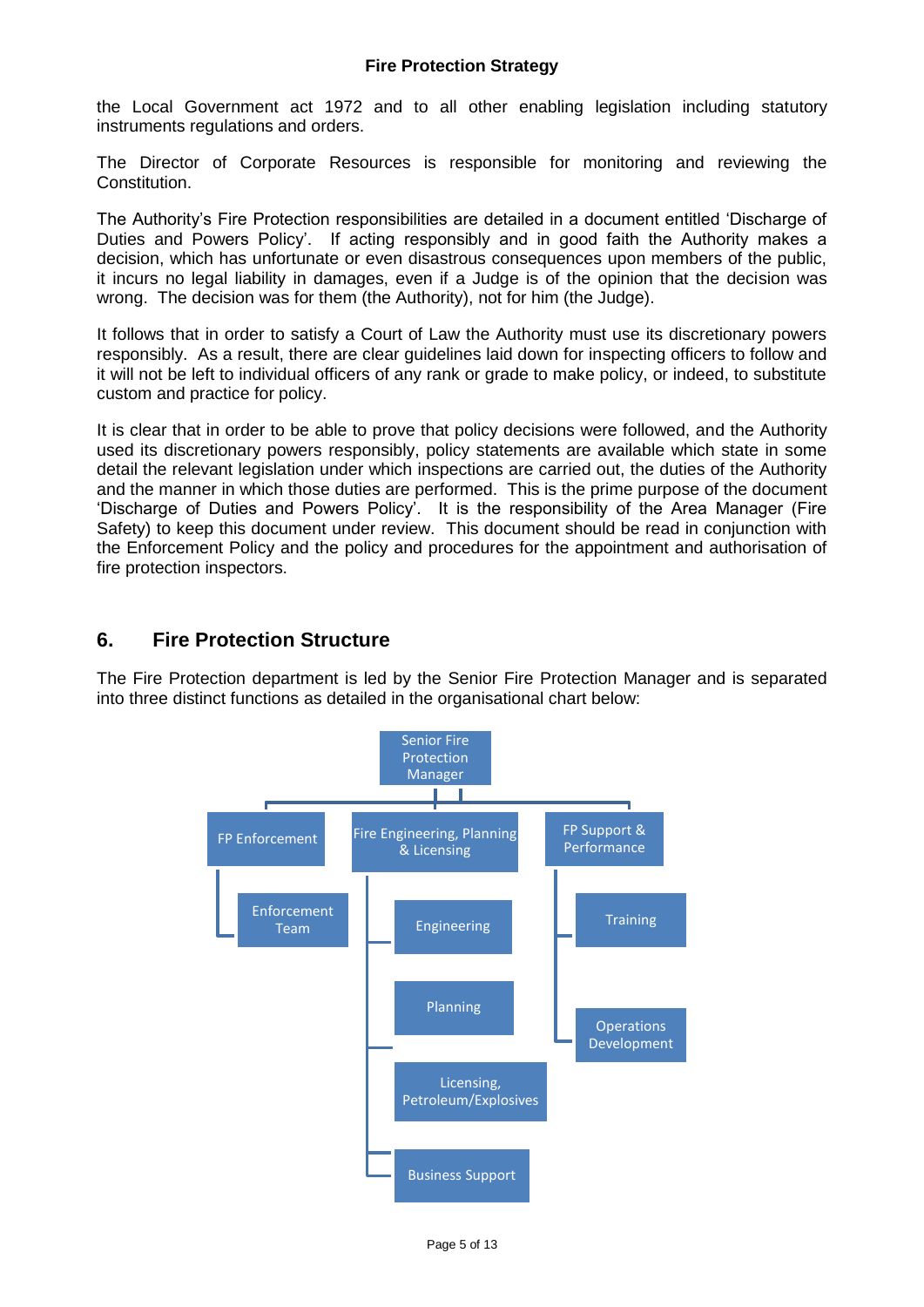Each functional team has a number of Fire Protection inspectors who deliver the technical and detailed support in order to deliver the Fire Protection service.

## **7. Fire Protection Enforcement Strategy**

The Authority's Enforcement Policy Statement is in accordance with the Regulators' Code 2014 and the regulatory principles required under the Legislative and Regulatory Reform Act 2006. It sets out the general principles and approach which the Authority's officers take when enforcing both fire and health and safety.

The appropriate use of enforcement powers, including prosecution, is important, both to secure compliance with the law and to ensure that those who have duties under it may be held to account for failures to safeguard health, safety and welfare.

The ultimate purpose of enforcing authorities is to ensure that duty holders manage and control compliance effectively, thus preventing harm. The term 'enforcement' has a wide meaning and applies to all dealings between enforcing authorities and those on whom the law places duties (employers, the self-employed, employees and others).

The purpose of enforcement is to:

- Ensure that duty holders take action to deal immediately with serious breaches of the law;
- Promote and achieve sustained compliance with the law;
- Ensure that duty holders who breach health and safety requirements, and directors or managers who fail in their responsibilities, may be held to account.

The enforcing authorities have a range of tools at their disposal in seeking to secure compliance with the law and to ensure a proportionate response to criminal offences.

## **8. Fire Protection Business Strategy**

Poor fire safety standards can lead to serious risks / hazards to persons occupying the premises should they become involved in fire. We aim to reduce this risk to the community of West Yorkshire by not only carrying out inspections and audits but by providing advice to those who ask. Our inspectors will be mindful of the need to achieve 'compliance' rather than simply discharging the acknowledged 'duty to enforce'.

A competent and transparent service offering timely and accessible advice to those willing to comply is more likely to result in a safer and more prosperous community, as opposed to the rigid application of hard enforcement measures.

This does not preclude the need, where necessary, for each Responsible Person to ensure a competent person carries out a risk assessment. This is especially pertinent where specialist or professional advice may be required. The enforcement sanctions we use still continue to be subjected to the principles set out within the Enforcement Management Model (EMM).

The process for premises inspection in West Yorkshire is determined by our Risk Based Inspection Programme (RBIP) as required by the current National Framework and is based upon guidance given by Chief Fire Officers' Association (CFOA) in partnership with the department for Communities and Local Government (DCLG).

The RBIP will be presented each year to the Community Safety Committee for approval on behalf of the Fire and Rescue Authority.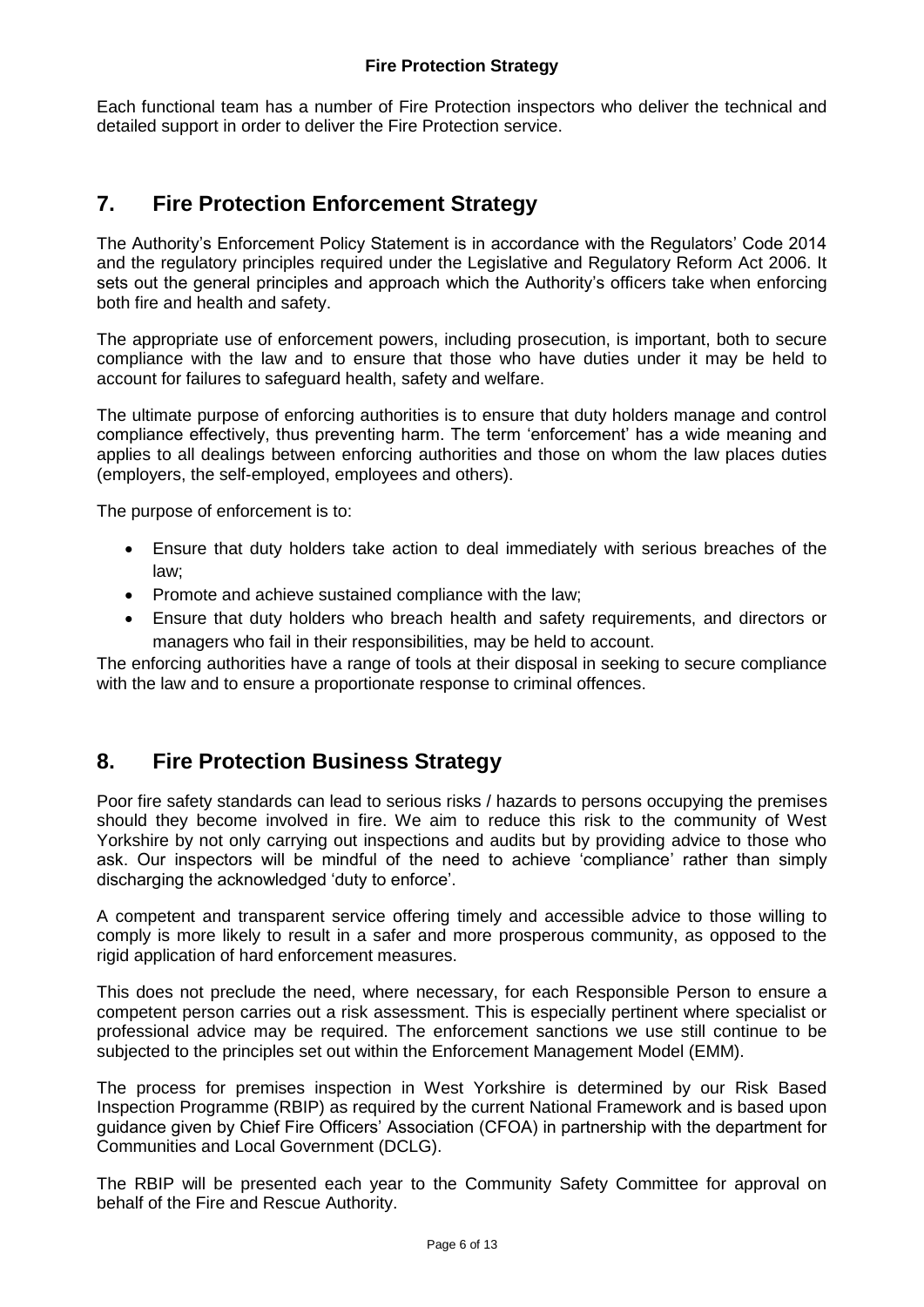The RBIP enables the Authority to demonstrate that it is meeting its enforcement responsibilities in respect of the Fire Safety Order (FSO). The development of this inspection programme allows us to demonstrate that we are focusing our resources on those premises that represent the greatest risk in the event of fire.

Audits of premises are carried out to:

- Ensure the safety of persons residing there.
- Ensure compliance with the provisions of the Order.
- Assist organisations to comply with their legislative responsibilities.
- Give advice regarding appropriate standards of fire protection and potential sources of information for the Responsible Person.
- Gathering of risk information to ensure that resources can be appropriately allocated and to ensure accurate integrated risk management planning, including the transfer of information to operations.
- Fire protection audits will be completed using the CFOA/NFCC model; this will ensure a consistent approach throughout the Service and ensure that decisions made are transparent and auditable.

The intended outcome of an audit is that those who resort to where the Order applies are safe from the risk of fire.

## **9. Operational Risk Visit Strategy**

In order to promote compliance with the Order operational crews carry out visits to commercial premises which may provide referrals to specialist fire protection personnel; these visits are termed Operational Risk Visits (ORV).

Crews carrying out ORV's will primarily collect operational risk information and in addition will consider fire protection elements within the premises during every possible visit, this will increase the overall amount of information gathered and provide WYFRS with a greater visible presence within the business community of West Yorkshire.

The Operations Risk Management Team develop an annual re-visit programme that determines which premises will receive an ORV, this is a risk based methodology based upon the requirements of PORIS (Provision of Operational Risk Information System) and incorporates factors such as firefighter safety, environmental impact, heritage, community societal and economic loss.

Visits to premises by operational personnel are a combination of safety critical risk information and fire safety brought together into a single visit (ORV). This is designed to improve crew's familiarity with higher risk premises, be the eyes and ears for fire protection and collect accurate risk information which is based on:

- Hazards/ risk to firefighters should the premises be involved in fire
- Hazards/ risks to occupants (relevant persons) in the premises should they be involved in fire
- Building information and control measures unique to the premises (i.e. fire engineered solutions)
- Recognition of the use of the premises and the relative risk it may present should it be involved in fire.
- Adoption of Chief Fire and Rescue Advisors Unit (CFRAU) / DCLG guidance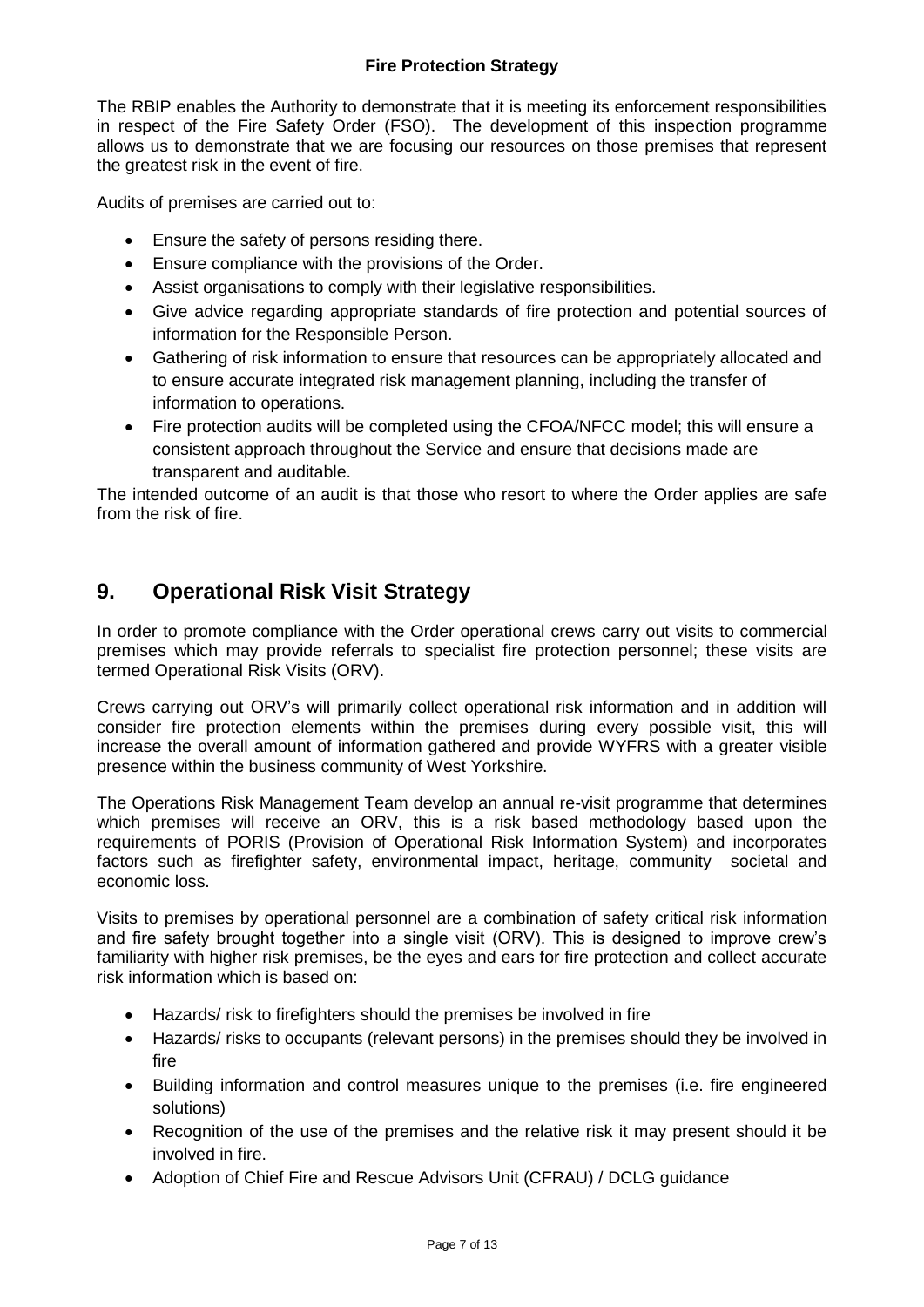#### **Fire Protection Strategy**



## **10. Fire Protection Petroleum and Explosives Strategy**

The Authority (Licensing Authority) is responsible for enforcing all or some of the provisions of the following legislation, which impose controls on the safe keeping of explosives and petroleumspirit. In the context of the relevant legislation, the term 'safe' means safe from the risks of fire and explosion.

#### **Explosives**

The Explosives Regulations 2014 (ER14)

#### **Fireworks**

- Consumer Protection Act 1987
- Fireworks Act 2003
- Fireworks Regulations 2004

#### **Petrol**

- Petroleum (Consolidation) Regulations 2014
- Dangerous Substances and Explosive Atmospheres Regulations 2002 (DSEAR)
- The Carriage of Dangerous Goods by Road Regulations 1996
- Public Health Act 1961, Section 73

Implementation of the Petroleum and Explosives Policy fulfils the Authority's statutory obligation under section 17 of the Health and Safety at Work Act 1974 for the enforcement of the licensing and certification requirements of the Petroleum (Consolidation) Regulations 2014 (PCR14) and the Explosives Regulations 2014 (ER14).

Under the provisions of the ER14, PCR14 and the Fireworks Regulations 2004, the Authority has a statutory duty to grant, renew, transfer and vary licenses and registrations.

The Authority adopts all the relevant approved codes of practice and guidance documents for the purposes of ensuring that sites storing explosives or petroleum-spirit are designed, constructed, maintained, operated and decommissioned so as to achieve a recognised standard of safety. Where the design of a site does not fall within the scope of current guidance, a method of third party certification and accreditation will always be sought.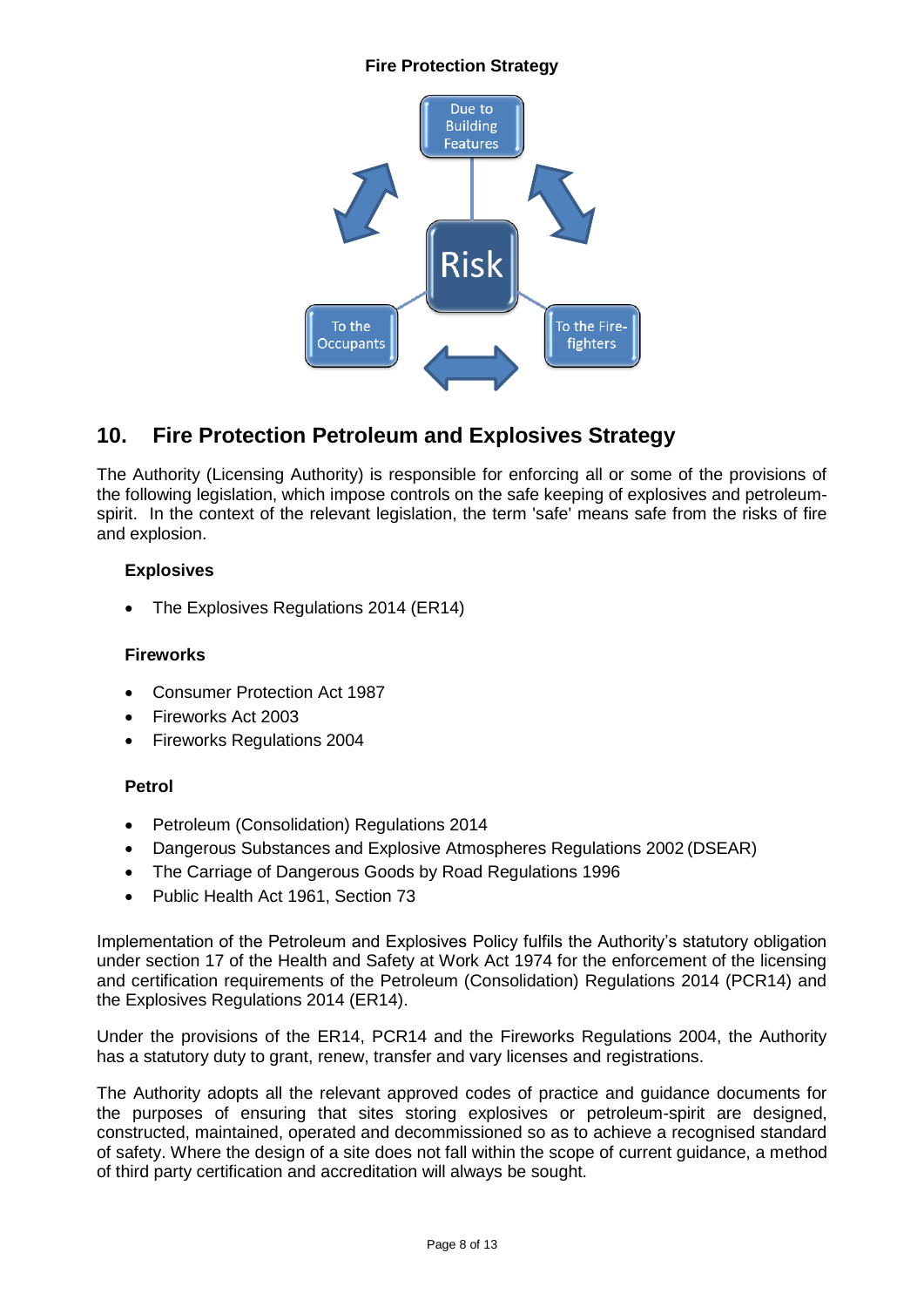## **11. Fire Protection Licensing Strategy**

The Authority is a "Responsible Authority" as defined within the Licensing Act 2003 (the Act). The responsibility for licensing functions under the Act is the Local Authority (LA). Responsible Authorities must be notified of applications for the grant, variation, or review of a premises license or club premises certificate.

The Fire Engineering, Planning and Licensing Team examine licence applications on behalf of the Authority and the applicant will be advised of their responsibilities under the Regulatory Reform (Fire Safety) Order 2005 (the Order). The Order is the primary piece of legislation for achieving satisfactory standards of general fire precautions in licensed premises. Applicants are referred to national guidance on how to comply with the Order. The duty to comply with the Order rests with the Responsible Person and the Authority will not provide detailed advice to individual applicants. It will be exceptional for the officers to make representations at the application stage.

Licensed premises are visited periodically as part of the risk-based inspection programme. The Authority conducts a programme of inspections of high-risk premises whilst licensable activity is taking place (During Performance Inspections). Staff will continue to support Licensing Authorities and/or Safety Advisory Groups in fire safety matters relating to licensed open air events and venues.

The team will work together with the Licensing Authorities to encourage satisfactory standards of fire safety in licensed premises. WYFRS staff are available to sit on Local Authority licensing groups to advise on fire safety matters in licensed premises and to share information in the public interest. This does not preclude the use of enforcement measures by the Authority where it is considered necessary and appropriate.

## **12. Fire Protection Consultation Arrangements and Joint Protocols**

The prime responsibility for 'general fire precautions' in places other than domestic dwellings rests with this Authority. In some cases, other enforcing authorities may have responsibilities for certain fire precautions under more specific legislation. In such cases, we have effective and agreed consultation procedures with those relevant statutory authorities. The agreed consultation procedures are made available on the intranet.

The majority of statutory and non-statutory consultations, with the exception of enforcement work carried out under the Order, is the responsibility of the Fire Engineering, Planning and Licensing Team.

Owing to the overlap of certain responsibilities for fire precautions the Authority will establish and maintain close links with the authorities enforcing the provisions of the Health and Safety at Work Act 1974.

There is a statutory duty for the Authority to consult with regards to the application of Building Regulations and structures are established to ensure that this duty is met, although there is no requirement for the Authority to be consulted during the Local Authority planning process. Officers will however, wherever possible, seek to consult on those planning applications which would have a material effect on the level of risk within the county.

Through effective consultation with 'building control bodies' the Authority will ensure that buildings are adequately protected from the effects of fire as required by the Building Regulations. In order to facilitate the consultation process the 'building control body' will take the co-ordinating role with this Authority and, where appropriate, with other regulatory bodies. Any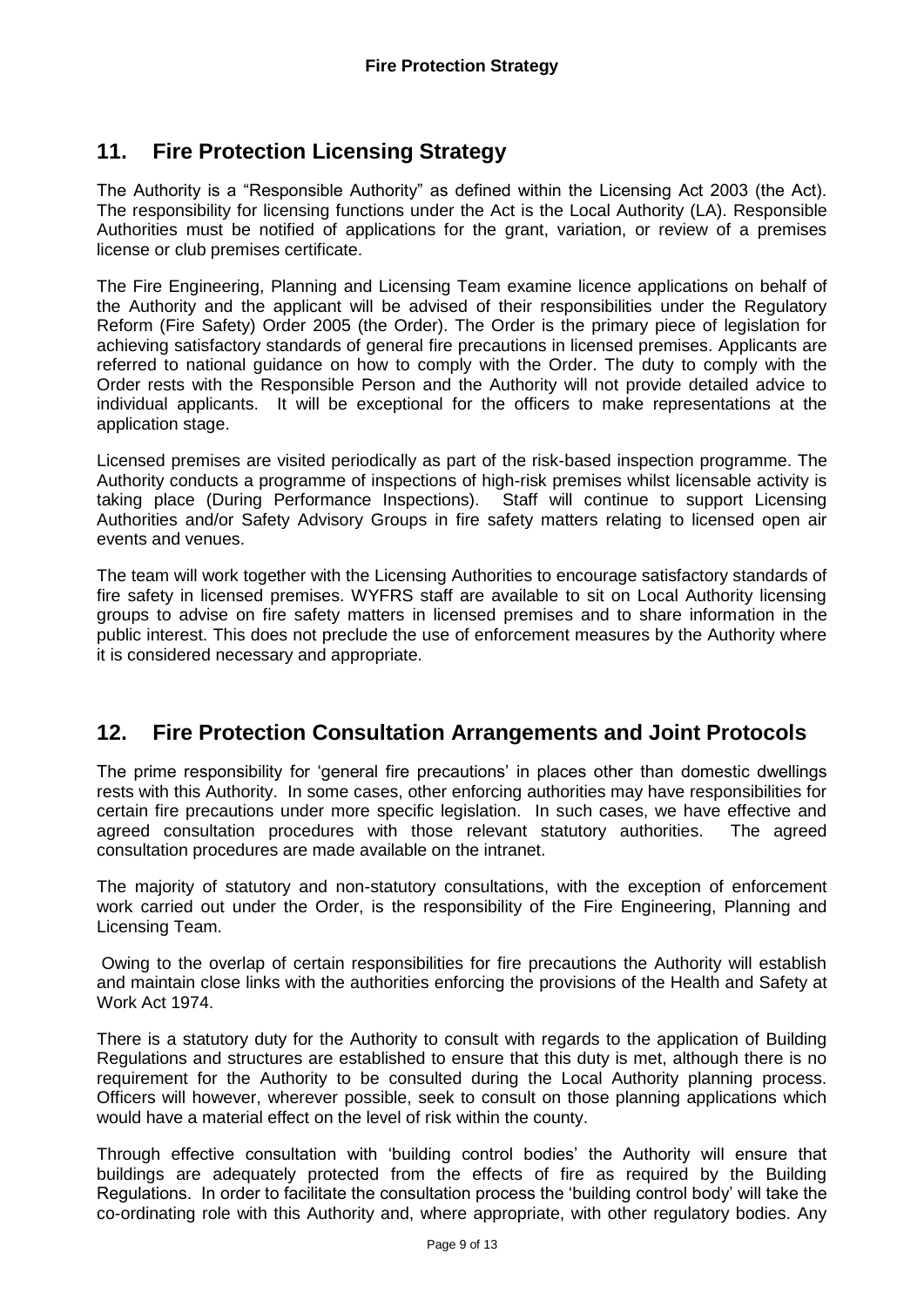#### **Fire Protection Strategy**

recommendations and advice given will be channelled through the 'building control body' to the applicant. Consultations will comply with the current national 'Building Regulations and Fire Safety Procedural Guidance' document.

Once a building is occupied and in use the Authority will take over the co-ordinating role where it has enforcement powers for general fire safety matters under the Order

The Authority and its Officers actively promote and recommend the installation of sprinkler systems or other Automatic Water Suppression Systems (AWSS) in all premises where their inclusion will support our aim of 'Making West Yorkshire Safer'. We work to achieve a greater acceptance of the benefits of AWSS at national and local level. To this end protocols have been developed with Local Education Authorities to install AWSS in new build schools or major refurbishment.

Before serving an enforcement notice under the Regulatory Reform (Fire Safety) Order 2005 which would oblige a person to make an alteration to premises, the Authority will consult fully with other relevant enforcing authorities in accordance with article 30(5) of the Order.

Consultation arrangements and 'Joint Protocols' are applied consistently throughout West Yorkshire. National guidance and agreements are adopted where they exist.

The Authority actively supports the principle of Lead Fire Authority Partnership Schemes (LFAPS), Retail and Fire Key Authority Partnership (RAFKAP) and Primary Authority Schemes (PAS) as a means of promoting consistency of enforcement among organisations with multiple premises in different brigade areas.

## **13. Fire Protection Business Support Strategy**

The Authority is ideally placed to make a wide and valuable contribution in support of a safer society and to support businesses to comply with fire safety regulations. It also allows us to better focus and target our resources on areas where the risk from fire is greatest. By supporting businesses within West Yorkshire we are promoting the regeneration of the economy within our local communities.

We will assist businesses by:

- Following the principles of better regulation set out in the Statutory Code of Compliance for Regulators, and the Enforcement Concordat
- Setting out our commitment to priorities and planned interventions
- Operating systems to train, appoint, authorise, monitor, and maintain a competent inspectorate, including operational personnel
- Using interventions, including enforcement action, in accordance with our enforcement policy and within the principles of proportionality, accountability, consistency, transparency and targeting
- Our enforcement action will be achieved through the use of an Enforcement Management Model (EMM). Fundamental to this is the principle that enforcement action should be consistent and proportional to the fire safety risks and the seriousness of the breach
- We will take account of 'earned recognition' when planning inspection programmes
- Providing fire safety advice to businesses
- Supporting and recognising Partnerships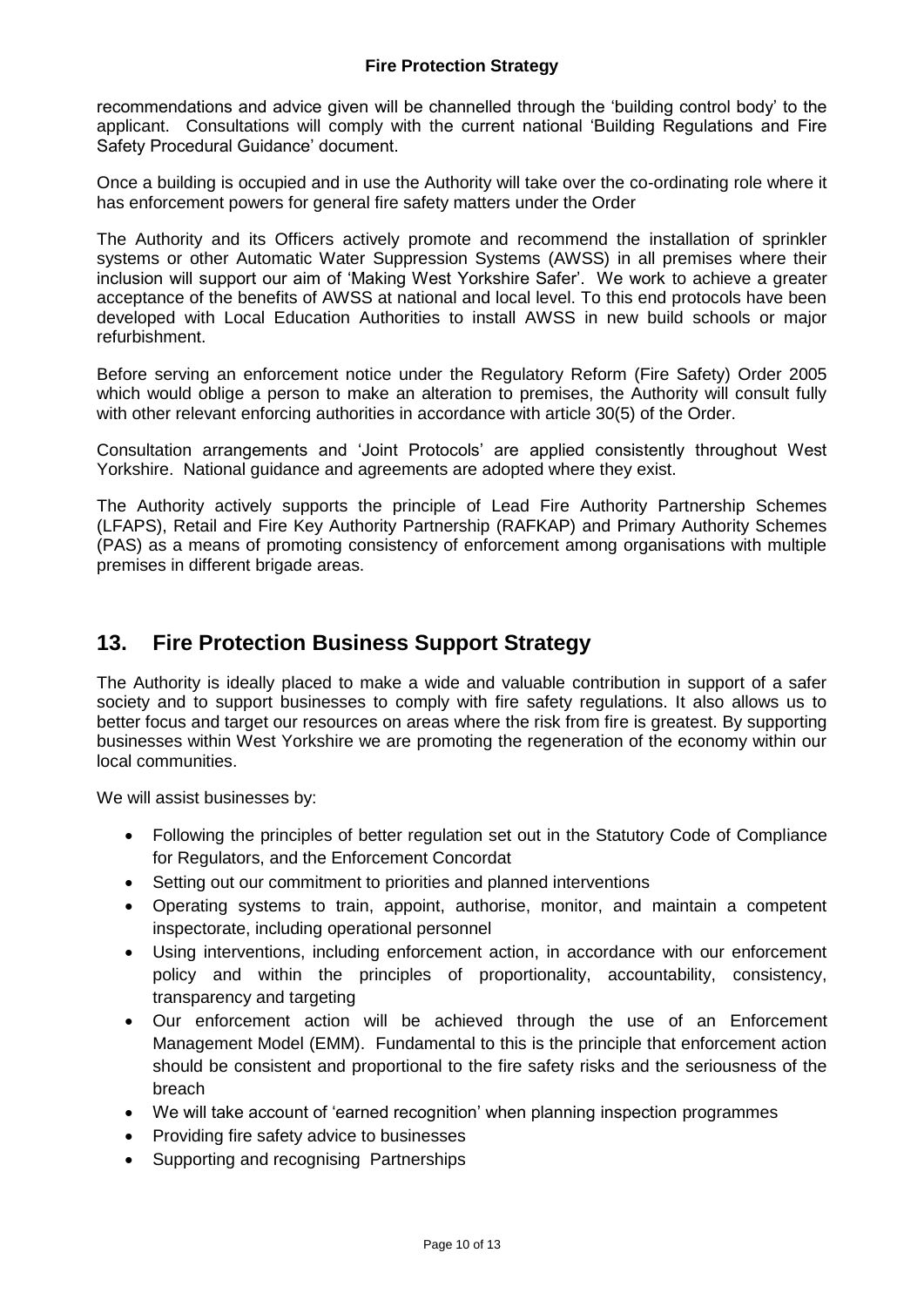#### **Fire Protection Strategy**

A key element of the Business Support Strategy is the West Yorkshire Fire Safety Group. WYFRS work within the Panel to protect people's safety by ensuring that fire risks in a changing environment are properly controlled. This reflects the need to constantly identify and address new challenges to fire safety in the built environment.

Through its membership of the Group, WYFRS endeavour to develop new ways to establish and maintain an effective fire safety culture in a changing economy, so that all employers take their responsibilities seriously, workforces are fully involved and fire risks are properly managed.

Our Business Support Team facilitates the Primary Authority Scheme (PAS). Primary Authority enables businesses to form a legal partnership with one local authority, which then provides assured and tailored advice on complying with fire safety regulations that other local regulators must respect.

Participating in Primary Authority can give businesses greater confidence in regulated activities and reduce the risk of contravening legislation. Provided that the advice we issue is followed businesses can be confident that their approach to compliance will be consistent.

## **14. Fire Protection Operations Liaison Strategy**

It is critical that close links exist between Operations, Fire Protection and Training to facilitate and assure the exchange of knowledge and risk information.

To this end a multi-discipline group called the Fire Safety/Operations Liaison Group has been established to ensure a joint approach is taken in the development of risk control measures and to ensure a two way flow of information between the two departments and where necessary the training department.

The availability of relevant and timely information is recognised as critical to the successful management of all operational incidents attended by any member of the West Yorkshire Fire and Rescue Service.

The Authority is responsible for the health, safety and welfare of its employees. This runs parallel to a responsibility to mitigate the risk from fire (and other emergencies) to the community and to the society that it serves, and the environment within which it operates.

As part of these responsibilities, the Authority has in place appropriate policies and procedures to address the issues concerned in achieving these objectives and, through training and development, to provide appropriate knowledge, skills and understanding to enable its employees to operate safely.

Fire Protection Inspectors provide valuable information for Operations in order to assist them in tactical planning however, it is not necessary to provide Operations with information obtained as a result of every fire safety inspection. In the majority of cases such information is not considered essential, as suitable tactical planning may be achieved via generic assessments. Each station has nominated inspectors to ensure that liaison takes place at a local level and this includes the delivery of training to increase technical knowledge of all parties.

Identifying and managing risk is at the heart of the role and responsibility of our Service, whether this is risk to its employees, the environment in which it operates, or the society that it serves. The gathering, providing, sharing, maintaining and protecting of operational risk information is considered a significant challenge and the commitment and leadership of the strategic managers within WYFRS is essential to the success of any management system.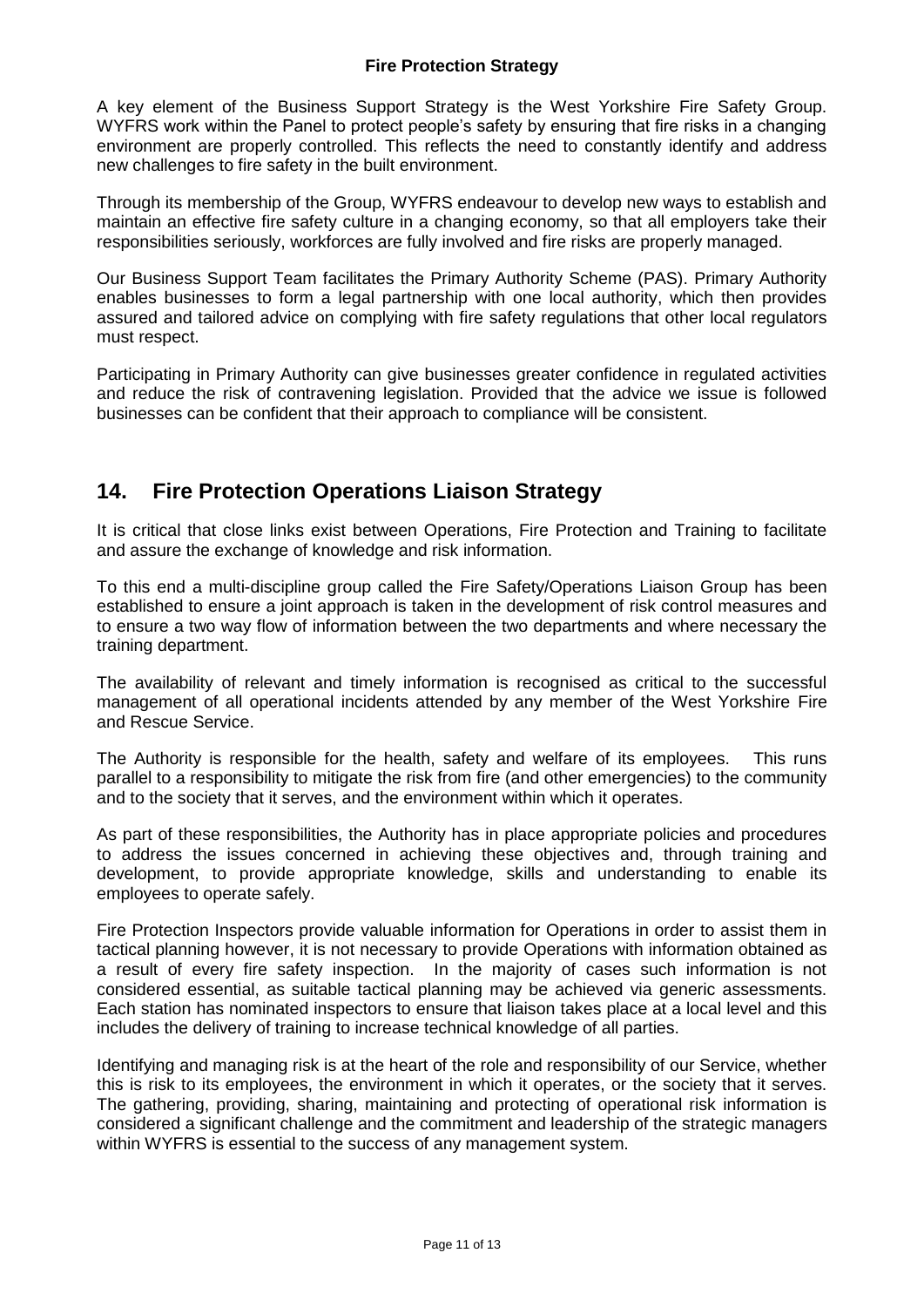## **15. Fire Protection Training Strategy**

The Fire Safety Support and Performance Team are responsible for ensuring that training programmes are developed for both Fire Protection and Operational staff, which are delivered in conjunction with the Training department.

A competent workforce sits at the heart of this strategy. When advice is offered it will be targeted and transparent using the national guidance documents as a benchmark in terms of 'standards'. When dealing with businesses which do not possess the technical expertise to derive a range of acceptable outcomes, which satisfy the standard required, our officers will provide a level of advice that enables the business to understand what is required by the law, but will not extend into the field of 'consultancy'.

We recognise the importance of training and development towards the success of fire protection work and are committed to continuous professional development providing competence based training at appropriate career and development points. Personnel completing fire protection duties whether they are operational officers or specialist fire protection inspectors will be provided with the correct level of training and development required for the level of work they undertake. They will work to National Occupational Standards and adhere to the policies and procedures laid down by the Fire and Rescue Service.

## **16. Fire Protection Performance Monitoring**

The Fire Safety Support and Performance Team are responsible for developing the systems that monitor performance in relation to the delivery of fire protection whilst the application of these systems falls to the relevant Assistant Fire Protection Managers for Fire Protection staff or Station Commanders for Operational staff.

Ultimately, the Senior Fire Protection Manager is responsible for performance management of Fire Protection to the Director of Service Delivery.

Qualitative and quantitative elements form a critical element of performance management and performance monitoring systems. Whilst both of these elements have well developed systems to support them, they are regularly reviewed in order to strive towards continuous improvement.

## **17. Fire Protection Personnel**

Through the implementation of robust performance monitoring and management procedures we ensure that we continuously improve the service we provide to the communities of West Yorkshire and develop the skills and abilities of our staff in the performance of their roles.

This enables Fire Protection to:

- Effectively manage the department, its services and people.
- Measure, monitor and evaluate performance.
- Continuously improve the service we provide.

Irrespective of the role which an inspector fulfils, procedures are in place to ensure that we achieve and maintain a service to the community that is professional, fair and consistent, and takes into account the principles of the compliance code, enforcement activity will be subjected to regular scrutiny via the implementation of our performance monitoring process. This is a continuous programme and covers:

• Enforcement Inspectors